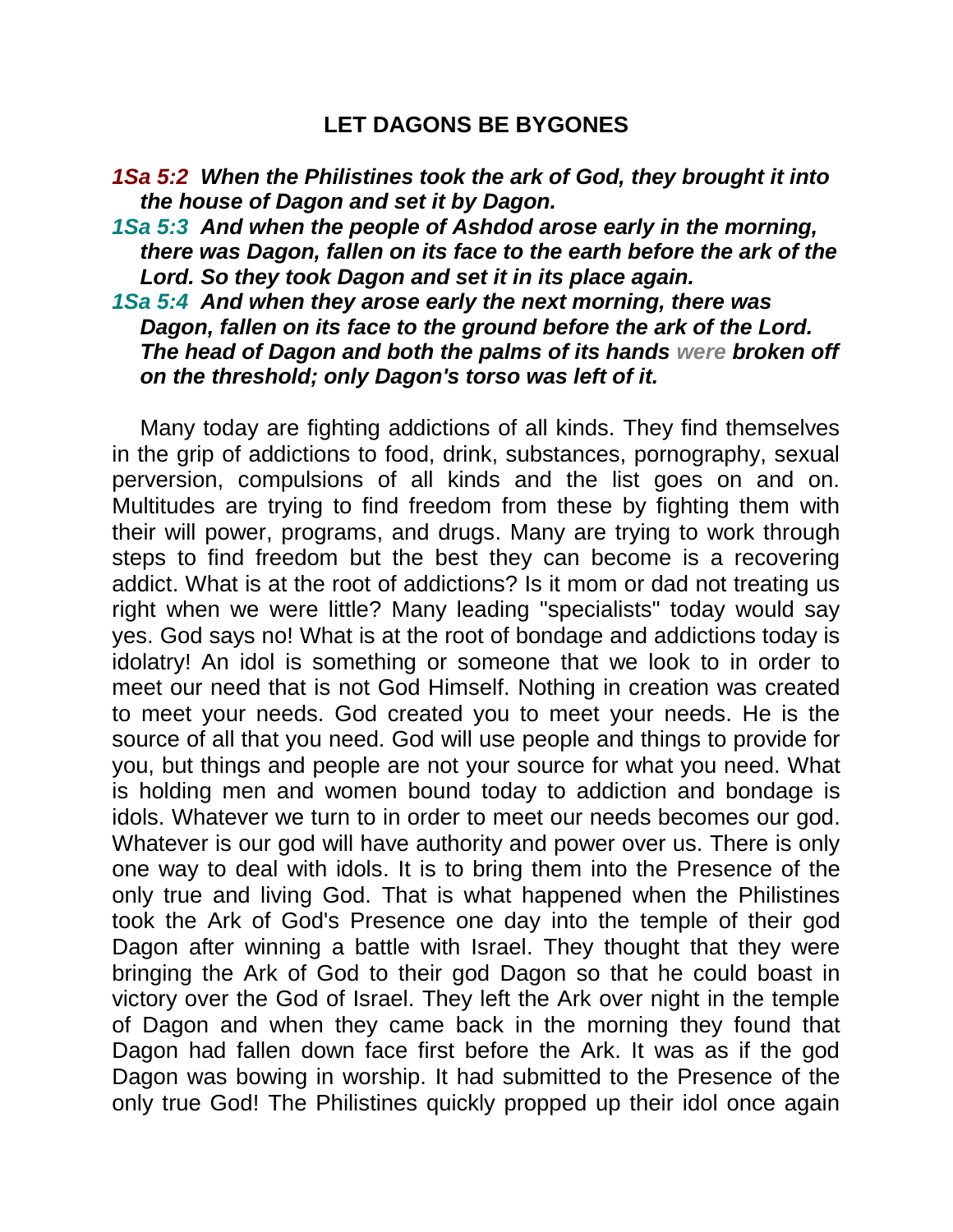and left it over night again. They thought that surely it was just a fluke that the idol had just fallen over on its own. This time when they came back in the morning, not only had the idol fallen down face first like the night before but this time it's head and hands were broken off of it!

What does this teach us? Idols, addictions, and bondages will only be broken when we bring them into the Presence of the Lord God. When we ourselves turn to God and seek His Presence then all our idols will bow before God. Everything bows in the presence of God! Notice that both the head and the hands of the idol were broken off. The head speaks of authority and the hands speak of power. The word head in the Bible always speaks of authority. When we remain in the presence of the Lord then the authority of the idol in our life is broken. No idol has inherent authority over us until we give it authority by making it our god. The hands speak of power. Power flows from the hands. Hands are used to grip and control. When someone turns to an idol in their life the idol gains power over them and will hold them tightly in its hands. By remaining in the Presence of God however the hands [power] of the addiction [idol] will be broken!

If the Presence of the Lord will break an idol's authority and power over our lives how do we enter and stay in His Presence. In the Old Testament God's Presence was located above the Ark of the Covenant. It was called the Ark of His Presence. It was located in the Holy of Holies. Only the High Priest was allowed into God's Presence. This High Priest represented Jesus. Only Jesus had access to the Presence of God. However, when Jesus died on the cross and fulfilled the Law completely and became the perfect sacrifice for sins, the veil in the temple was torn from top to bottom. It was by the finished work of Jesus on the cross that the Presence of God was free to be released to come to all people who would accept His sacrifice for them. When Jesus rose from the dead He sent His Spirit to earth to permanently reside with each believer. We carry the Presence of God all the time! The Presence of God is given by the unmerited favor of God! We cannot earn it or deserve it! It comes by faith in Jesus! It is the manifest Presence of God that makes idols bow. To experience the manifest Presence of God as a believer first you must acknowledge His Presence. When we verbally acknowledge that God is present with us then His manifest Presence will